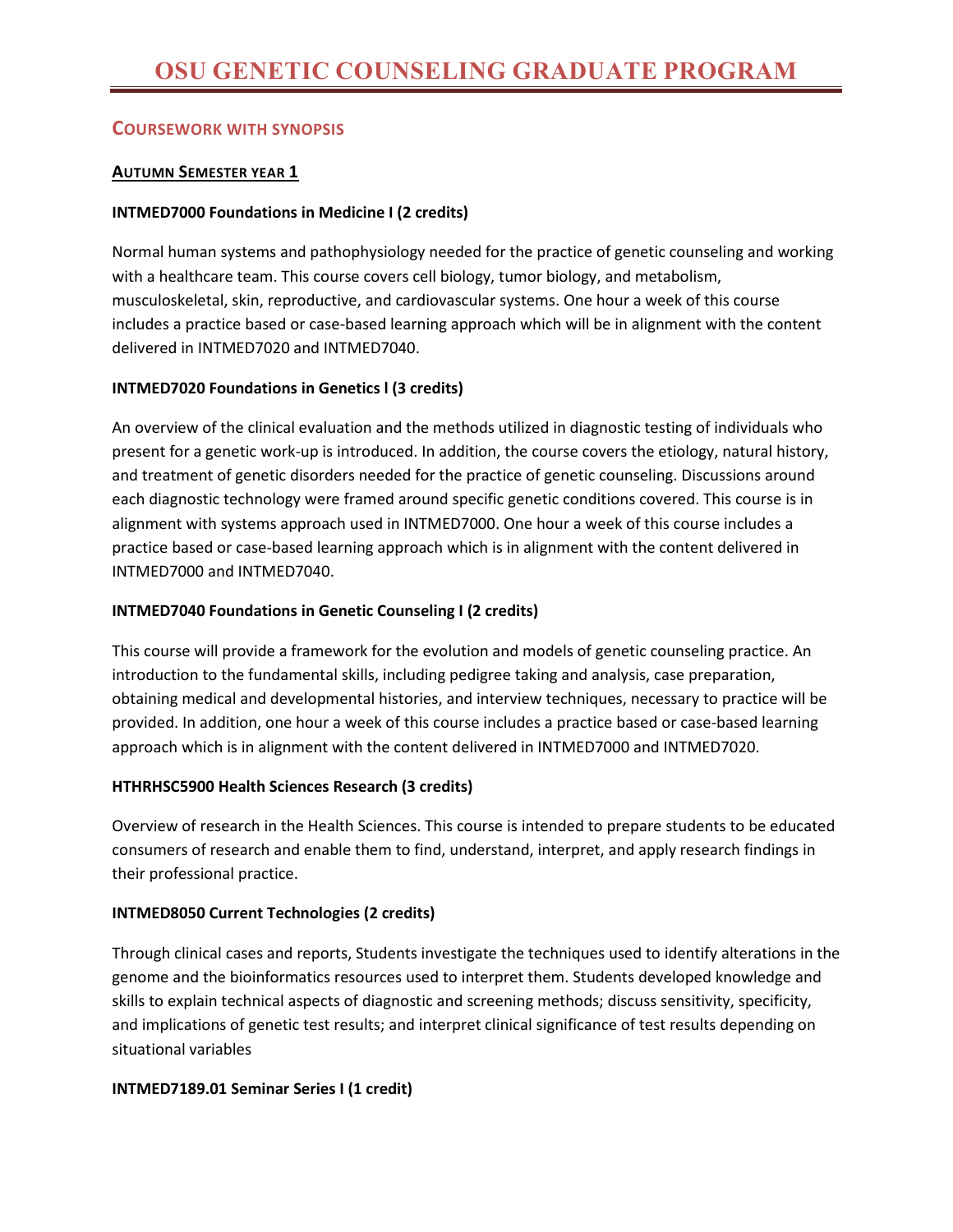This seminar series is an examination of current topics, cases and research related to the provision of clinical genetic services. The course will focus on critically reading and reviewing literature in the context of service delivery; examining the genetic etiology, medical management, and counseling aspects of clinical care through individual case presentations; and discussing and evaluating research studies. This course is student-facilitated and all Division Faculty attend and participate in discussions.

## **INTMED7189 Clinical Practicum I (3 credits)**

Students will observe and are introduced to content, skills, and resources utilized in genetic counseling based on Practiced Based Competencies determined by the Accreditation Council for Genetic Counseling (ACGC) and the OSU Ability-Based Outcomes. This practicum will also include rotations in biochemical, molecular, cytogenetic, and newborn screening laboratories.

## **SPRING SEMESTER YEAR 1**

# **INTMED7010 Foundations in Medicine II (2 credits)**

This course is a continuation of INTMED7000 will continue to explore the normal human systems and pathophysiology needed for the practice of genetic counseling and working with a healthcare team. Again, one hour a week of this course is a practice based or case-based learning approach which is in alignment with the content delivered in INTMED7030 and INTMED7050.

## **INTMED7030 Foundations in Genetics II (3 credits)**

This course is a continuation of INTMED7020. This course will be in alignment with systems approach used in INTMED7000. One hour a week of this course includes a practice based or case-based learning approach which will be in alignment with the content delivered in INTMED7010 and INTMED7050.

# **INTMED7050 Foundations in Genetic Counseling II (2 credits)**

This course provides a framework for the evolution and models of genetic counseling practice. An introduction to the fundamental skills, including pedigree taking and analysis, case preparation, obtaining medical and developmental histories, and interview techniques, necessary to practice will be provided. In addition, one hour a week of this course includes a practice based or case-based learning approach which will be in alignment with the content delivered in INTMED7010 and INTMED7030.

# **INTMED7100.01 Advanced Clinical Skills - Reproductive Genetic Counseling (1 credit)**

Students obtain skills needed to provide reproductive genetic counseling. Aspects of this disciplines were explored in the context of case preparation, medical and family history analysis, risk assessment and counseling, differential diagnosis, offering appropriate testing options, interpreting results, explaining complex genetics concepts to patients, creating visual aids for counseling, and psychosocial assessment and counseling.

## **INTMED7100.02 Advanced Clinical Skills – Cardiogenetic Genetic Counseling (1 credit)**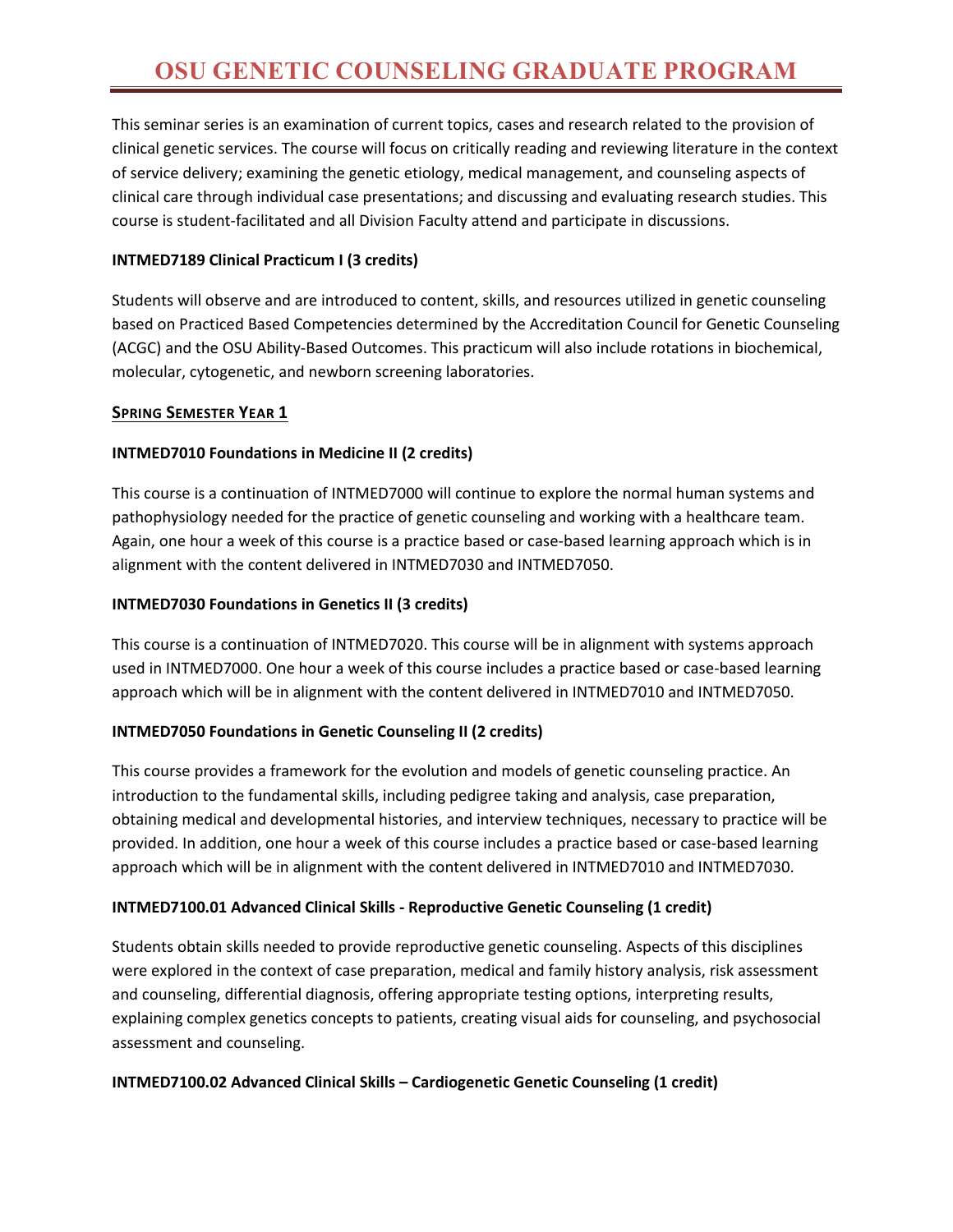Students gain the skills needed to provide adult genetic counseling services (cardio genetics, neurogenesis, and medical genetics). Aspects of this disciplines were explored in the context of case preparation, medical and family history analysis, risk assessment and counseling, differential diagnosis, offering appropriate testing options, interpreting results, explaining complex genetics concepts to patients, creating visual aids for counseling, and psychosocial assessment and counseling.

## **INTMED7100.3 Advanced Clinical Skills – Pediatric Genetic Counseling (1 credit)**

Students gain the skills needed to provide pediatric genetic counseling. Aspects of this disciplines will be explored in the context of case preparation, medical and family history analysis, risk assessment and counseling, differential diagnosis, offering appropriate testing options, interpreting results, explaining complex genetics concepts to patients, creating visual aids for counseling, and psychosocial assessment and counseling.

## **INTMED7100.4 Advanced Clinical Skills – Cancer Genetic Counseling (1 credit)**

Throughout this course students focus on the skills needed to provide cancer genetic counseling services. Aspects of these services will be explored in the context of case preparation, medical and family history analysis, risk assessment and counseling, differential diagnosis, offering appropriate testing options, interpreting results, explaining complex genetics concepts to patients, creating visual aids for counseling, and psychosocial assessment and counseling. Indications for specific clinical scenarios were provided.

## **INTMED7189.02 Seminar Series II(1 credit)**

This seminar series is an examination of current topics, cases and research related to the provision of clinical genetic services. The course will focus on critically reading and reviewing literature in the context of service delivery; examining the genetic etiology, medical management, and counseling aspects of clinical care through individual case presentations; and discussing and evaluating research studies. This course is student-facilitated and all Division Faculty attend and participate in discussions.

## **INTMED7189.02 Clinical Practicum II (1.5 credits)**

Students gain practical experience by providing genetic counseling services in clinical placements. They apply content learned in other courses. They will begin to acquire core cases and work to develop the skills necessary to achieve the ACGC Practice Based Competencies.

## **INTMED7189.03 Clinical Practicum III (1.5 credits)**

Students gain practical experience by providing genetic counseling services in a clinical placement. They apply content learned in other courses. They will begin to acquire core cases and work to develop the skills necessary to achieve the ACGC Practice Based Competencies.

# **INTMED7999.02 Thesis I (2 credits)**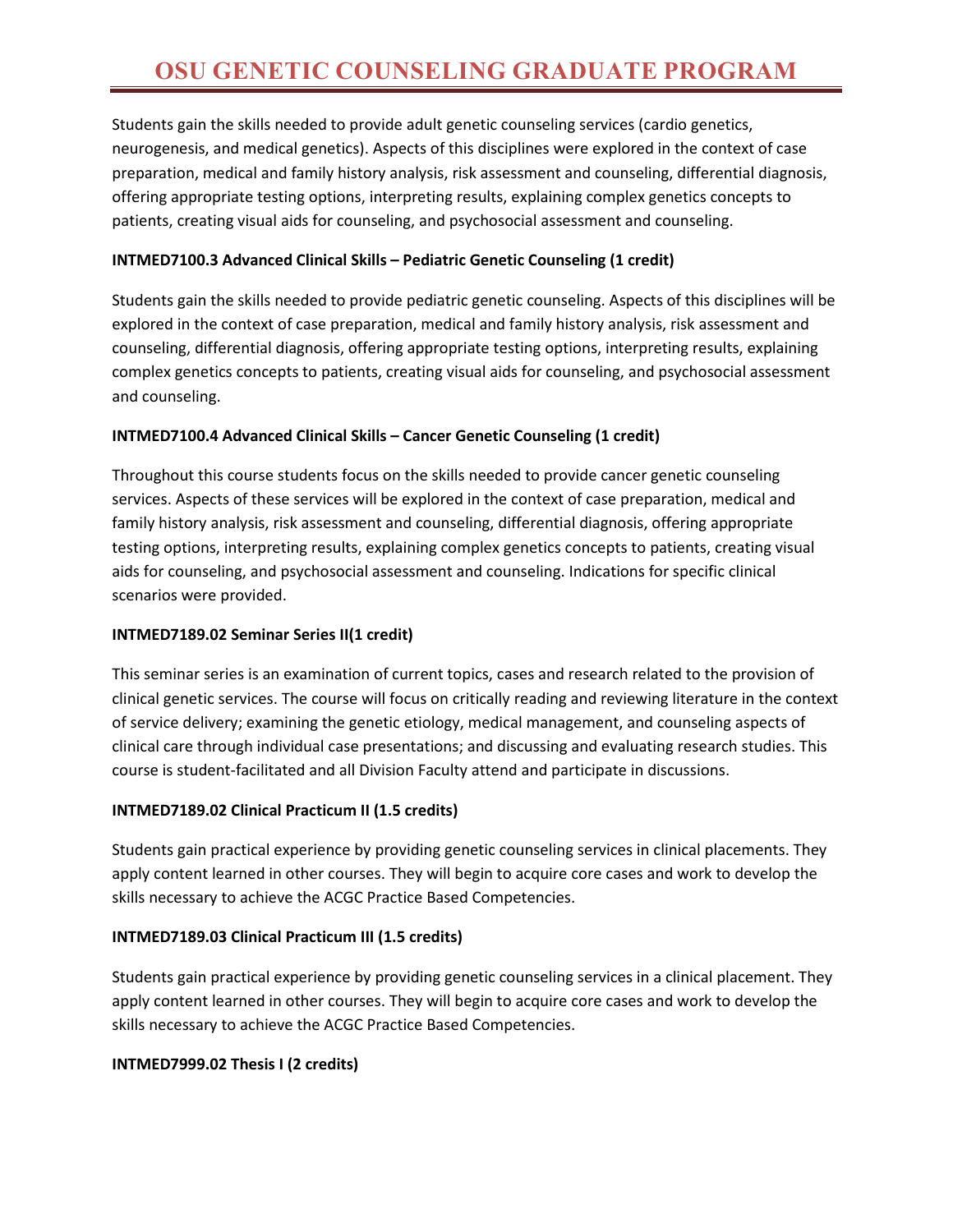Students implement their IRB approved graduate level research project developed in INTMED7998 under the supervision of a thesis advisory committee.

## **SUMMER SEMESTER**

## **INTMED7189.04 Summer Clinical Practicum IV (5 credits)**

Students will gain practical experience by providing genetic counseling services in a five day a week, six week long clinical placement (36 hours per week). They will apply content learned in other courses and will work to achieve comprehensive cases towards their ACGC clinical log book and achieve mastery of the ACGC Practice Based Competencies.

## **INTMED7189.05 Summer Clinical Practicum V (5 credits)**

Students will gain practical experience by providing genetic counseling services in a five day a week, six week long clinical placement (36 hours per week). They will apply content learned in other courses and will work to achieve comprehensive cases towards their ACGC clinical log book and achieve mastery of the ACGC Practice Based Competencies.

## **INTMED7999.02 Thesis II (2 credits)**

Students implement their IRB approved graduate level research project developed in INTMED7998 under the supervision of a thesis advisory committee.

# **AUTUMN SEMESTER YEAR 2**

## **INTMED7080 Advanced Genetic Counseling I (3 credits)**

Students will explore psychological impact of genetic conditions on the individual & family; review and application of counseling theory & interview techniques in GC practice. Role -play, case discussion, and interactions with consumers of genetic services will be utilized to achieve the course goals and learning objectives.

## **INTMED7189.01 Seminar Series I (1 credit)**

This seminar series is an examination of current topics, cases and research related to the provision of clinical genetic services. The course will focus on critically reading and reviewing literature in the context of service delivery; examining the genetic etiology, medical management, and counseling aspects of clinical care through individual case presentations; and discussing and evaluating research studies. This course is student-facilitated and all Division Faculty attend and participate in discussions.

**INTMED7189.06 Clinical Practicum VI (2 credits)**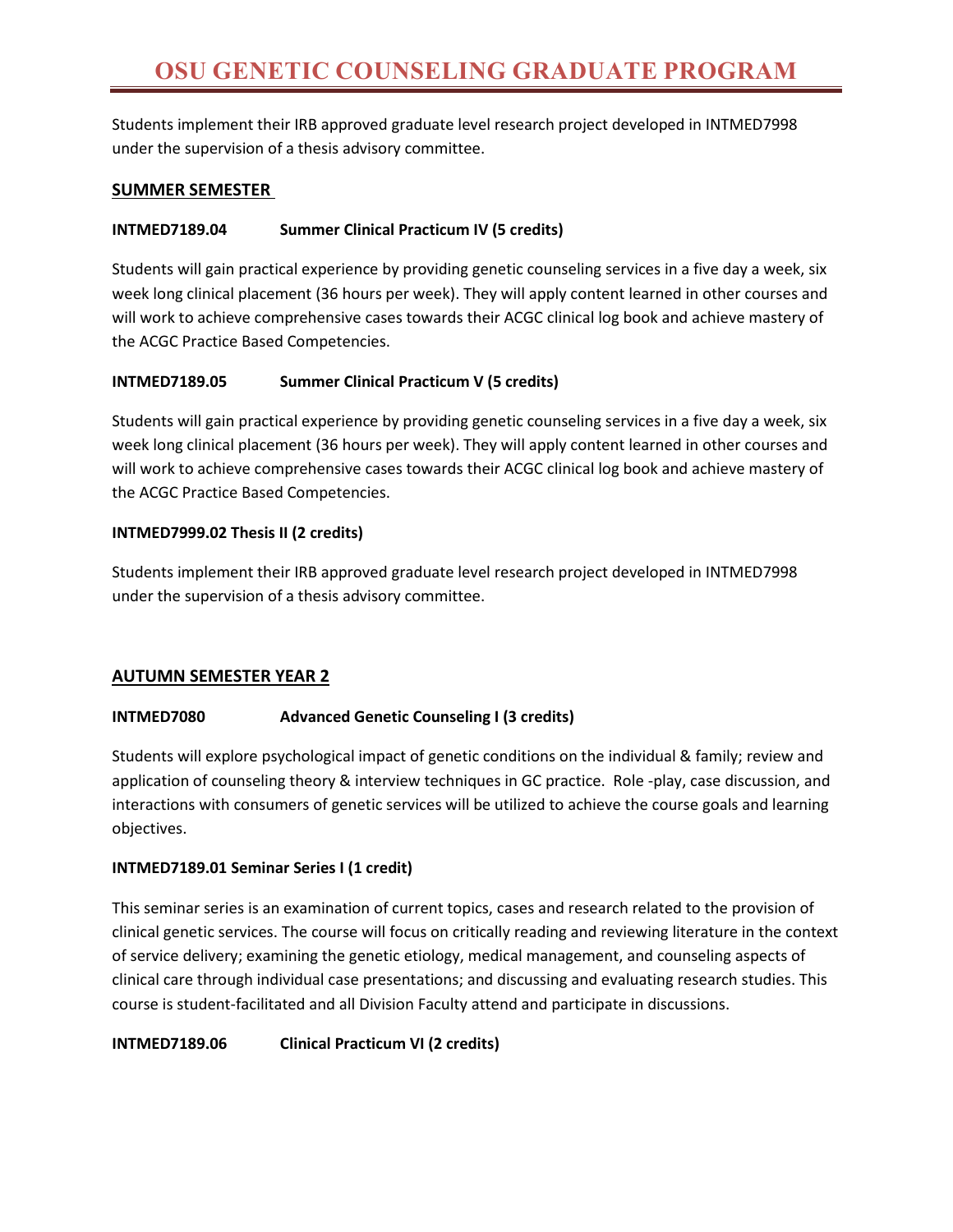Students will participate in clinical care. Placements will be 2-3 days per week. They will apply content learned in other courses and will work to achieve comprehensive cases towards their ACGC clinical log book and achieve mastery of the ACGC Practice Based Competencies.

## **INTMED7189.07 Clinical Practicum VII (2 credits)**

Students will participate in clinical care. Placements will be 2-3 days per week. They will apply content learned in other courses and will work to achieve comprehensive cases towards their ACGC clinical log book and achieve mastery of the ACGC Practice Based Competencies.

## **INTMED7999.03 Thesis III (3 credits)**

Students work toward finalizing data collection, analyzing data, and begin to write manuscript.

## **SPRING SEMESTER YEAR 2**

## **INTMED7090 Advanced Genetic Counseling II (3 credits)**

Advanced examination of genetic counseling practice with attention to ethical, legal, social issues will occur in this course. Sessions on professional development topics, such as reflective practice, cultural competency, work-life balance, transitioning to practice and advocacy roles will be addressed. Role play, case discussion, and interactions with consumers of genetic services will be utilized to achieve the course goals and learning objectives.

## **INTMED8010 The Business of Genetics (1 credit)**

Students will explore strategic planning & business development in clinical genetics. The course will address process and practice improvement, needs assessments, general budgeting, marketing an PR, billing & reimbursement regulations. Evaluate how business practices in the field of genetics are shaped by culture, law, social policy, and technology.

## **INTMED7189.02 Seminar Series II (1 credit)**

This seminar series is an examination of current topics, cases and research related to the provision of clinical genetic services. The course will focus on critically reading and reviewing literature in the context of service delivery; examining the genetic etiology, medical management, and counseling aspects of clinical care through individual case presentations; and discussing and evaluating research studies. This course is student-facilitated and all Division Faculty attend and participate in discussions.

# **INTMED7189.068 Clinical Practicum VIII (2 credits)**

Students will participate in clinical care. Placements will be 2-3 days per week. They will apply content learned in other courses and will work to achieve comprehensive cases towards their ACGC clinical log book and achieve mastery of the ACGC Practice Based Competencies.

## **INTMED7189.09 Clinical Practicum IX (2 credits)**